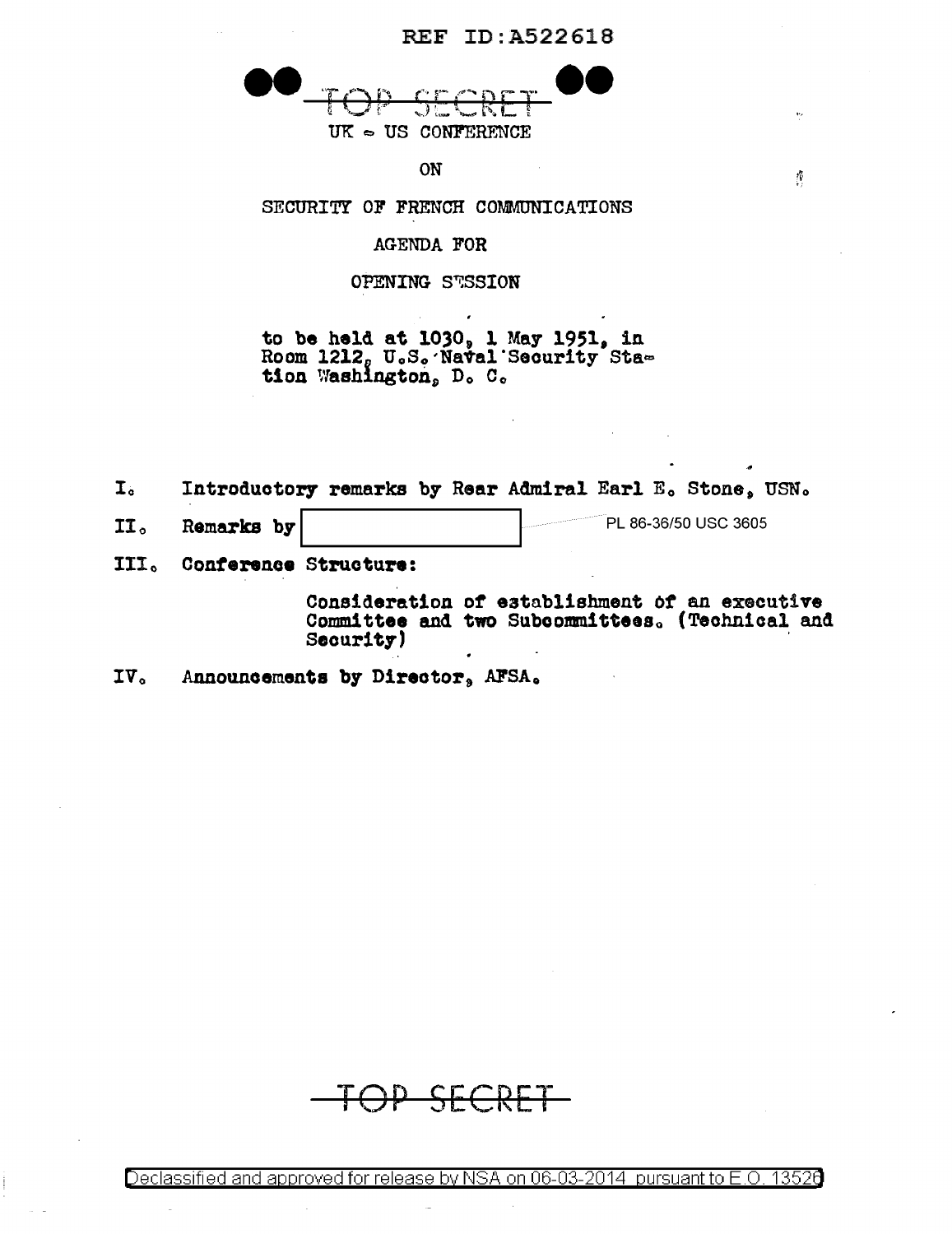

## U.K.-U.S. CONFERENCE

on

## FRENCH COMMUNICATIONS SECURITY

## COLLITTEE STRUCTURE

Rear Admiral Earl E. Stone, USN, Conference Chairman

 $U_{\bullet}K_{\bullet}$ 

## EXECUTIVE COMMITTEE

 $U<sub>•</sub>S<sub>•</sub>$ 



PL 86-36/50 USC 3605

$$
\overline{\phantom{a}+}\text{OPT}\hspace{0.05cm}\text{SECRET}
$$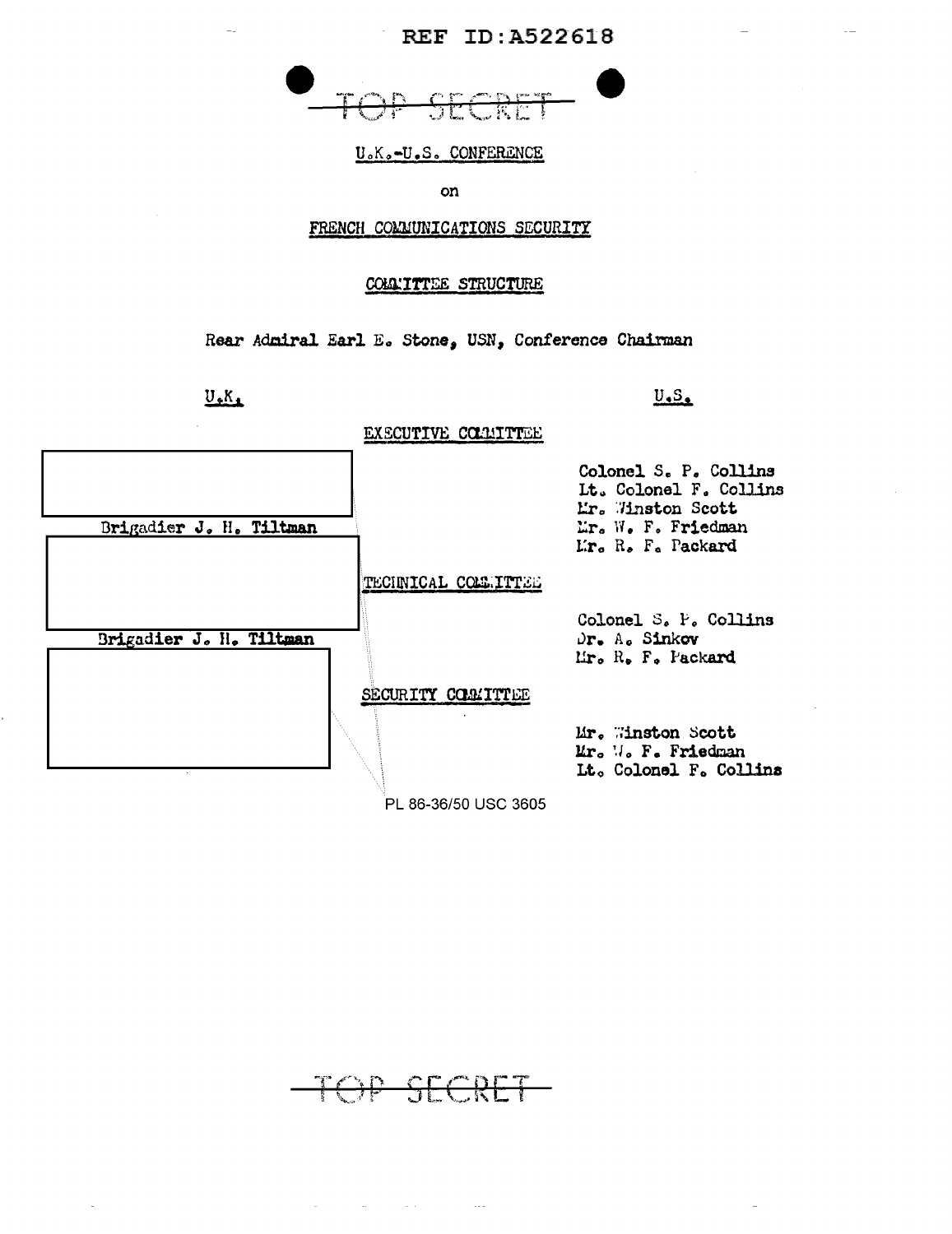$\Delta \sim 10$ 

 $\bar{\chi}$ 

 $\sim$ 

 $\omega_{\rm{th}}$ 

Q.  $\mu \sim 2$ 

 $\ddot{\phantom{a}}$ 

 $\sim$   $\sim$ 

 $\mathcal{L}^{\mathcal{L}}$  and the second contribution of the second contribution  $\mathcal{L}^{\mathcal{L}}$ 

 $\frac{1}{2}$ 

 $\mathcal{R}^{\bullet,\bullet}$ 

# CONFERENCE DIRECTORY

 $\sim$   $\omega$ 

 $\sim 10^7$ 

 $\frac{1}{2}$ 

 $\label{eq:2.1} \frac{1}{\sqrt{2}}\sum_{i=1}^n\frac{1}{\sqrt{2}}\left(\frac{1}{\sqrt{2}}\sum_{i=1}^n\frac{1}{\sqrt{2}}\right)\left(\frac{1}{\sqrt{2}}\sum_{i=1}^n\frac{1}{\sqrt{2}}\right).$ 

 $\mathcal{L}_{\rm eff}$ 

 $\sim 10$ 

 $\hat{\boldsymbol{\theta}}$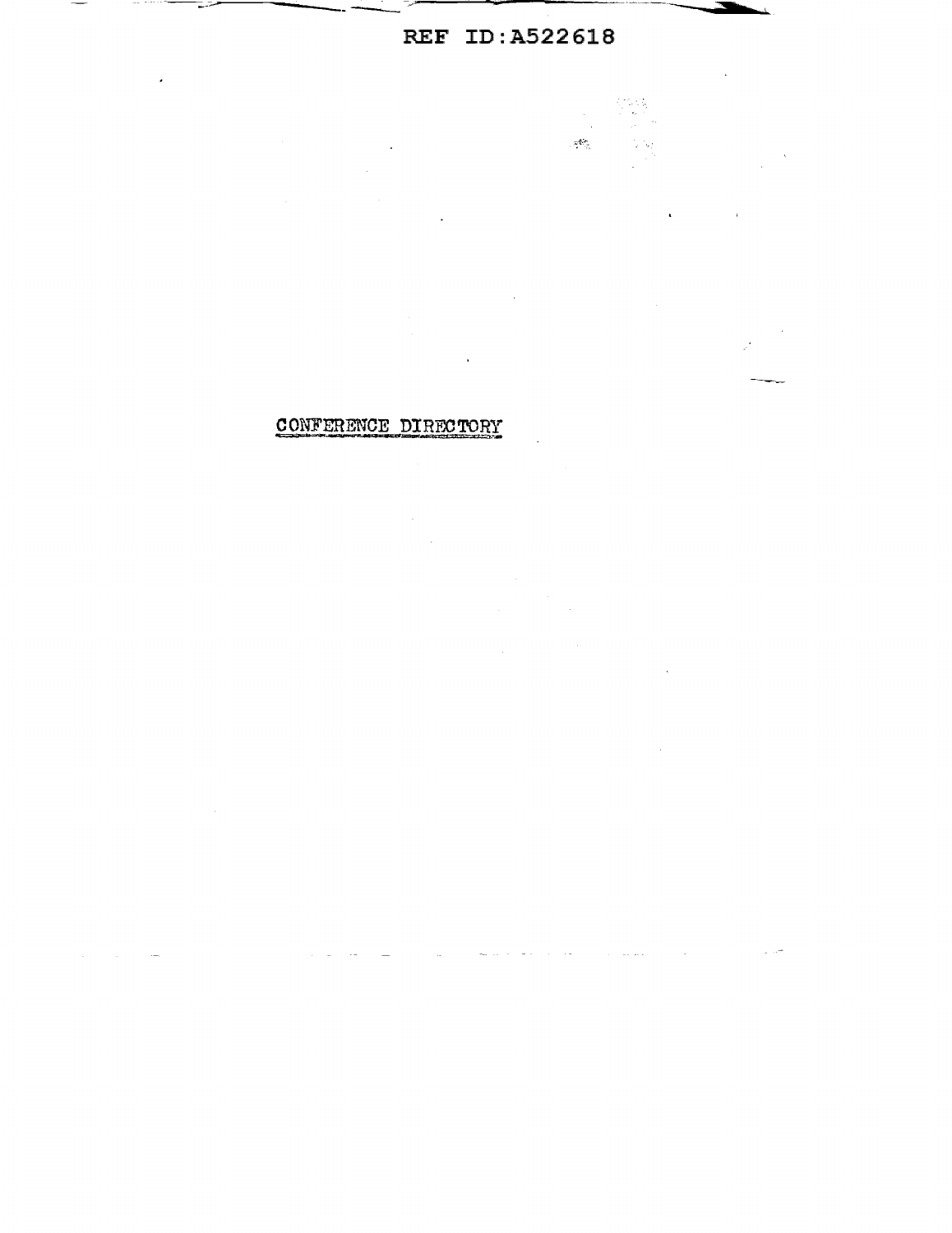### RESIDENCE ADDRESSES OF VISITING CONFEREES

|                  |  |  | is residing at the University Club |  |
|------------------|--|--|------------------------------------|--|
| (DIstrict 8118). |  |  |                                    |  |
|                  |  |  |                                    |  |
|                  |  |  | Lean he reached by calling         |  |

PL 86-36/50 USC 3605

(DEcatur 2629).

1. When making a call from the conference room or adjacent offices at NSS, all 3 or 4 digit extension numbers can be reached by dialing the appropriate code and asking the operator for the extension. All 5 digit numbers with the code 7 may be dialed by using the code and extension as one number. All 5 digit extension numbers beginning with the numbers 60 may be reached by dialing only the last 3 numbers.

**NOTES** 

2. When telephone calls are made from unofficial (outside) phones, code 147 may be reached by dialing GLebe 4,300; code 143, by dialing Executive 6115; code 191, by dialing REpublic 5600; and codes 7 and 131, by dialing Liberty 5-6700. The operator will then connect you with the appropriate extension.

3. Residence telephone numbers of all conferees may be obtained from the Secretariat.